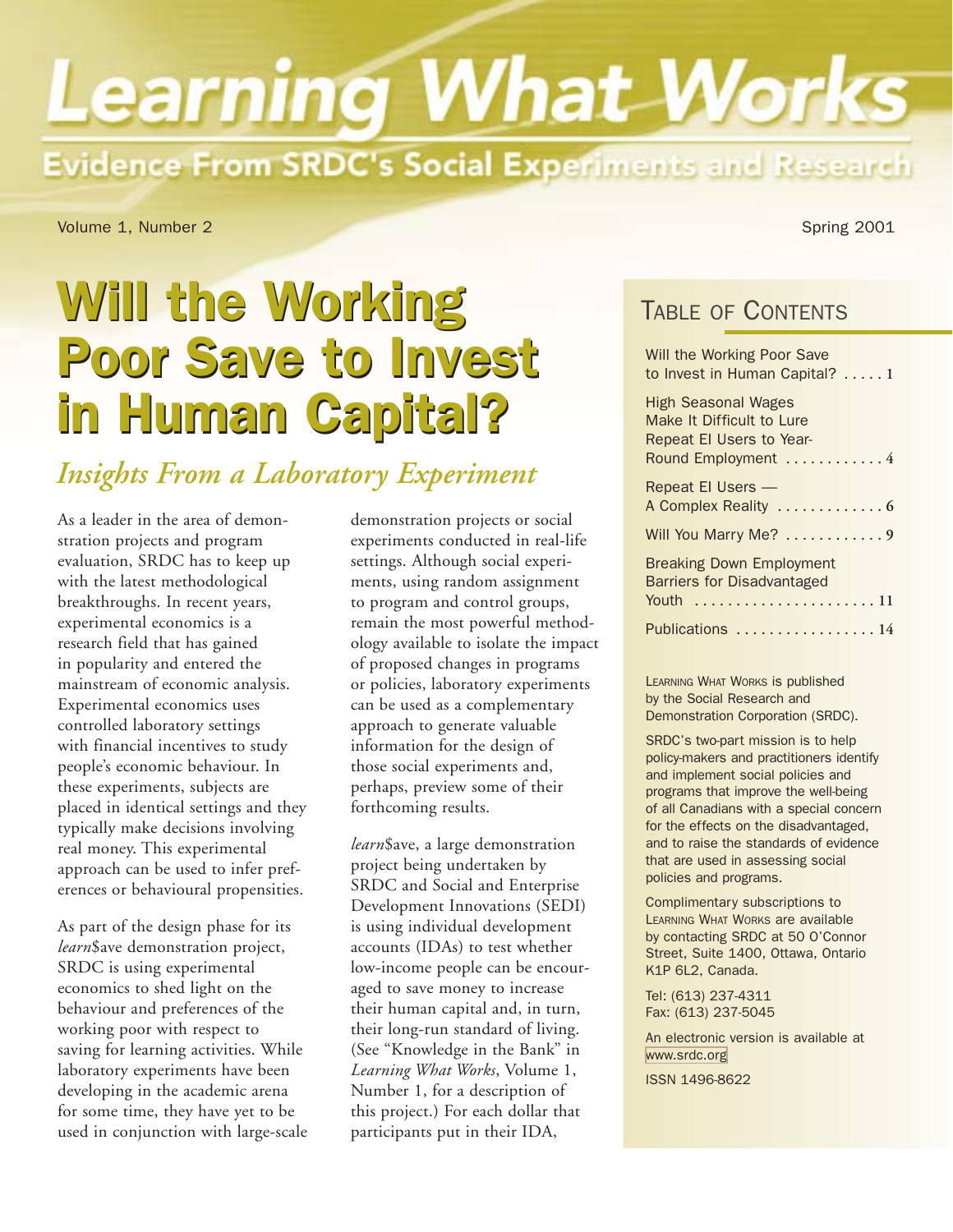program sponsors contribute matching dollars up to a predetermined limit. The matched funds must be used for post-secondary education, training, or small business start-ups. This success of the project depends on the *ability* of the target population (individuals with family income less than 120 per cent of Statistics Canada's low income cut-off) to save and on their *willingness* to save for this particular purpose.

### Experiment designed around *learn*\$ave parameters

SRDC assembled a team of experimental economists — Claude Montmarquette from the University of Montreal and Centre interuniversitaire de recherche en analyse des organisations (CIRANO), Catherine Eckel from Virginia Polytechnic Institute and State University, and SRDC Research Associate Cathleen Johnson — to design a laboratory experiment that could answer questions posed by SRDC researchers during the planning phase of *learn*\$ave.

The laboratory experiment focused on three major questions: (1) Will the working poor invest in education for themselves or their children? (2) Are these subjects willing to delay consumption for substantial returns on their investment? and (3) How do these subjects react to risky choices? (The attitude towards risk is an important factor in understanding the decision to invest in human capital.) Answers to these questions should inform the key research question: Given the right incentive, will the working poor save to invest in human capital? You must choose A or B:

- Choice A: \$100 one week from today
- Choice B: \$400 in your own training or education

These two choices are represented by the two following pictures. Please circle your choice:



Laboratory experiments are typically conducted using undergraduate students in computerized laboratories. The team chose instead to design the experiment around the parameters of the *learn*\$ave project. Lilia Goldfarb from the Montreal YMCA organized the recruitment efforts through community groups whose membership consisted primarily of the working poor. Every effort was made to make the experiment accessible and non-threatening to all the subjects. No computers were used in the administration of the experiment and simple devices like bingo balls and dice were used to generate random draws.

Subjects were provided with a series of choices with cash and non-cash prizes. The choices were carefully designed to support the three major questions above. There were a total of 64 choice questions, including

investment preference and time preference questions. The subjects made all their choices with the understanding that one of these choices would be selected at random at the conclusion of the experiment, and they would receive payments according to their choice for that particular question. In all, 256 subjects participated in several sessions over a three-week period in November 2000. Each session took an hour and a half to complete and subjects earned, on average, \$123.

The figure above is an example of one choice question from the experiment for which all subjects indicated a preference. There were three questions in this particular series with \$200, \$400, and \$600 as the values of educational investment to be weighed against \$100 cash (one week from the day the experimental session was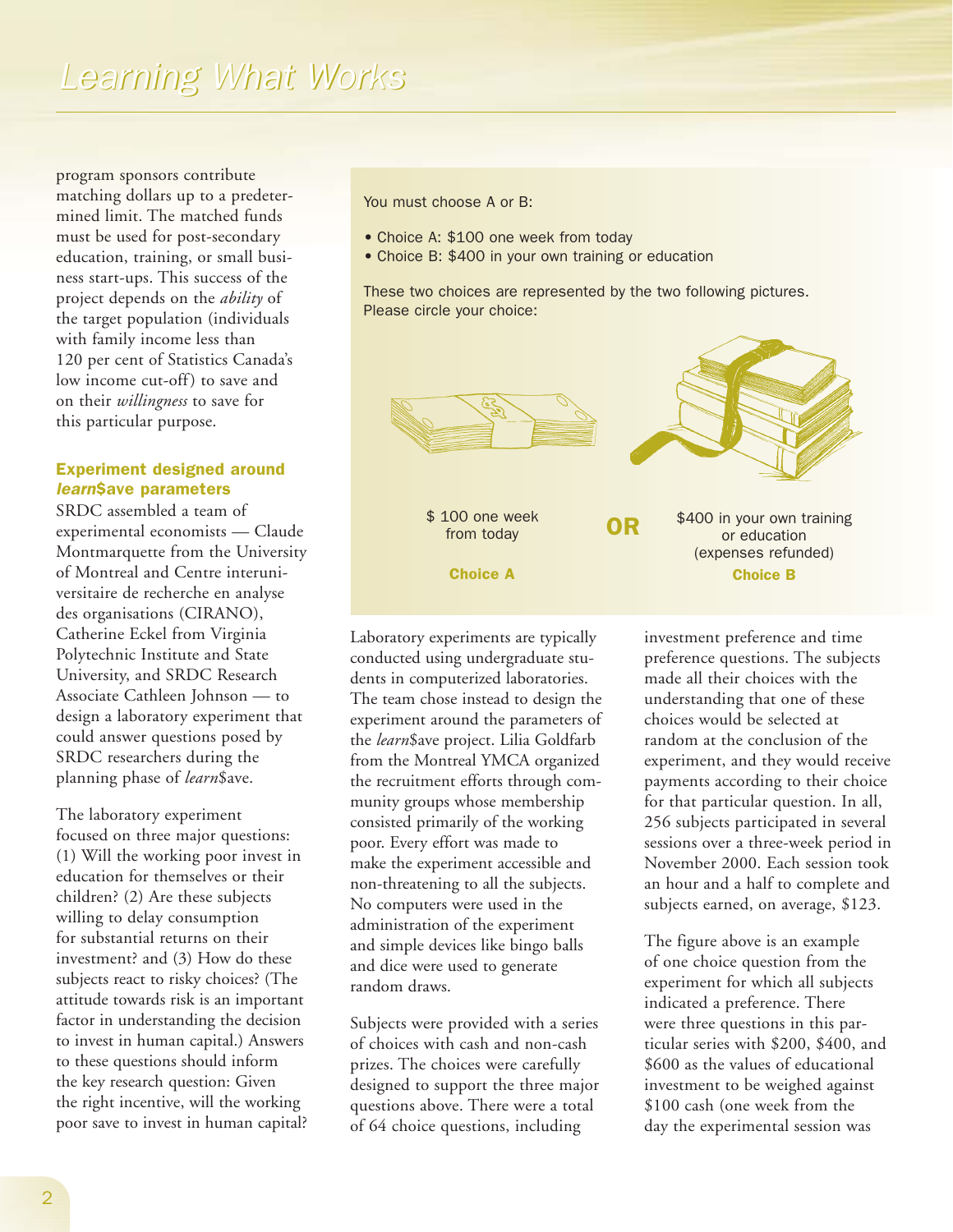conducted). Theoretically, it would have been ideal to have subjects save their own funds in exchange for an amount of educational investment. That is the realistic condition under which the *learn*\$ave demonstration project will be conducted. The laboratory alternative to having subjects save their own funds was to give subjects the choice between \$100 in cash and \$X for their own training or education. In this context, high payoffs create salient decisions. Subjects had to give up \$100 to select the educational outcome. Given the range of the subjects' income, \$100 represented a substantial amount of money to them. The nature of the alternative to cash also created the necessity for the experimenter to offer high payoffs. Lower levels of investment in training and education would be difficult for subjects to use without additional contributions from their own savings. As an added benefit,



*A still-unanswered question is the extent to which behaviour in the laboratory predicts behaviour in the field.*

the high payoffs caught the attention of the subjects and they paid close attention to the procedure.

#### A majority of subjects chose the earliest payoff regardless of the rate of return

The most striking result thus far from the laboratory experiment centres on the series of questions related to the question illustrated in the figure on the previous page. When subjects are presented with the opportunity analogous to the

*learn*\$ave matching offer (that is, a 3 to 1 matching grant) 44.9 per cent of subjects accept the offer of education and training. As described, this choice entails giving up \$100 of cash to receive \$400 to spend on their own education or training. Note that a real savings program — like the one to be tested under *learn*\$ave would require participants to invest their own funds and give up some current consumption to do so. For that reason, we expect the take-up rates for the education and training investment choice to be less than those indicated in the chart shown on the left.

When the incentive is increased to simulate a matching grant of 5 to 1 instead of 3 to 1, 52 per cent of participants choose an investment of \$600 in their own education as an alternative to \$100 cash. This indicates that almost half of the participants either do not have the *ability* to contribute \$100 in education expenses or do not have the *desire* to pay for education for themselves. Given that the average family income of the participants was between \$20,000 and \$25,000, it is reasonable to suspect that the cash alternative to investing in education was very attractive.

Further analysis into the determinants of choosing cash over paid educational expenses pointed to impatience, aversion to risk, age, and years of schooling. Older individuals in our sample were more likely to take the cash rather than invest in human capital. Subjectively, older adults may have a lower expected rate of return from an investment in human capital. The average number of years of schooling for participants in the experiment was 13.6 years with 78 per cent graduating from high school. Counterintuitively, individuals that had more years of schooling were more likely to take the cash over additional education and training. It may be that these individuals have experienced a failure in the past by investing in education and see further investment in education as a no-win situation.

A measure of impatience was constructed from the choice questions submitted to participants. A series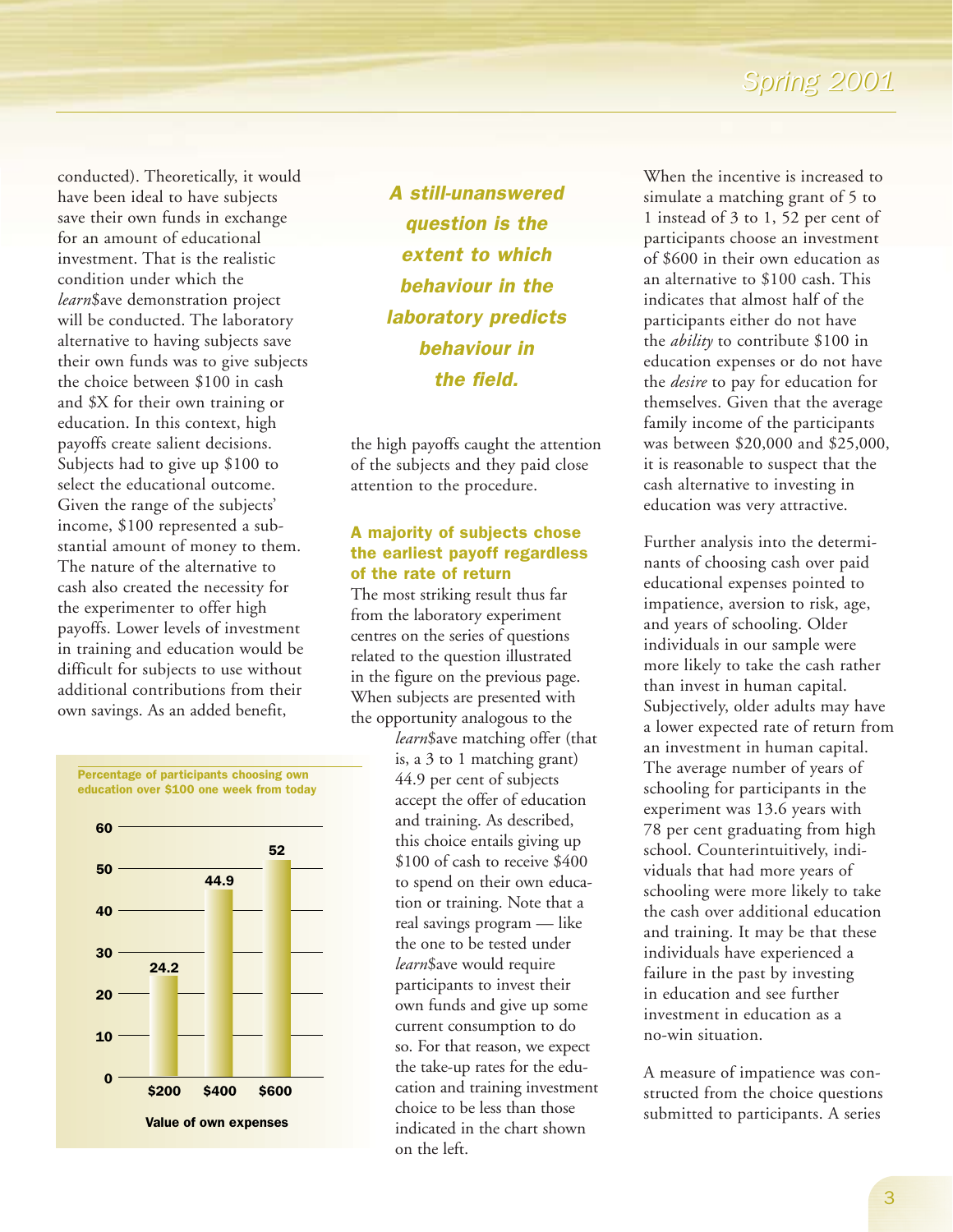<span id="page-3-0"></span>of choice questions required that subjects indicate a preference between cash sometime in the near future or at some later date with a return of 10 per cent, 50 per cent, 200 per cent, or 380 per cent. The measure of impatience was simply calculated as the number of times out of 37 opportunities each participant chose the earliest payoff. This measure of impatience turned out to be a strong determinant in participants' decisions to choose cash over human capital investments in

the experiment. Analysis confirms that subjects overwhelmingly chose the earliest payoff with little consideration for the rate of return. The experiment also provided rich information on the propensity of working poor parents to invest in their children's education. These results along with a complete description and analysis of the laboratory experiment will soon be published in an SRDC working paper.

A still-unanswered question about these laboratory experiments is the extent to which behaviour in the laboratory predicts behaviour in the field. What is clear at this time however is that laboratory experiments can be an inexpensive method of enriching the design of demonstration projects and putting some boundaries around expected key outcomes. ◆

## High Seasonal Wages Make It Difficult to Lure Repeat EI Users to Year-Round Employment

Failure of financial incentives to induce repeat Employment Insurance (EI) users to seek offseason or year-round work may be linked to the fact that they are paid high wages, on average, when they are working. Even though repeat and non-repeat users seem willing to accept roughly equal percentage pay cuts in a new job, it may be more difficult for repeat users to find jobs that are acceptable because they are used to higher wages. These observations are based on empirical findings from a recent study published by the Social Research and Demonstration Corporation (SRDC).

The repeat users component of SRDC's Earnings Supplement Project (ESP) offered a wage supplement to randomly chosen EI claimants who had filed claims in each of the three previous years if they quickly found re-employment but had to take a pay cut to do so. The supplement was intended to encourage re-employment, to promote year-round employment patterns, and to stimulate "offseason" employment by encouraging lower *reservation wages* — the lowest wage at which an individual would accept a new job.

ESP found that less than half of those eligible for the wage supplement were interested in participating in the program and, of those who volunteered and were randomly assigned to the supplement group, only five per cent ever returned to work and took a wage loss qualifying them for the supplement. The vast majority of the sample, therefore, were essentially unaffected by the offer of a supplement. (See box for

a description of the Earnings Supplement Project.)

To better understand the circumstances and possible program needs of those who make frequent use of EI benefits, a survey of EI beneficiaries was added to the ESP research program. The Survey on Repeat Use of Employment Insurance (SRUEI) examined the 1997 employment experiences of a nationally representative sample of individuals who received regular EI benefits in 1996. In order to increase the usefulness of the data for the analysis of the frequent use of EI benefits, those who were repeat EI users (defined as those who had received benefits in at least three of the five years between 1992 and 1996) were oversampled in the survey.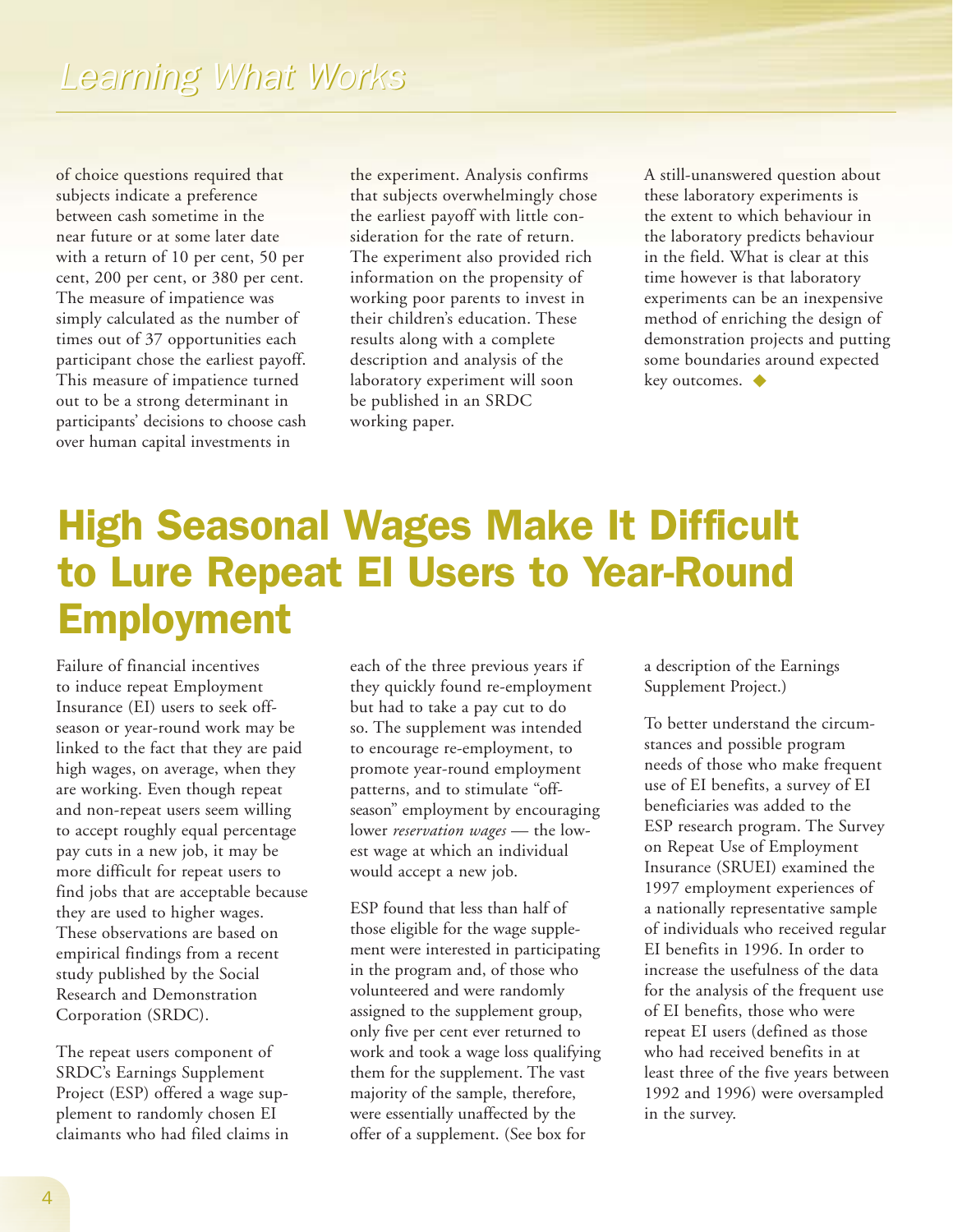In his study "Reservation Wages and Job-Search Behaviour: Evidence From the Survey on Repeat Use of Employment Insurance," Stephen Jones uses the SRUEI data to examine the determinants of reservation wages and their role in job-search behaviour in order to assess whether there are significant differences in wage expectations of repeat and non-repeat EI users.

One possible reason why repeat users did not take up the supplement offer may be that they have especially high reservation wages so that even the generous ESP wage supplement was insufficient as an incentive to induce them to accept new jobs. Jones addresses this hypothesis by calculating the reservation wage ratios (RWRs) of repeat and non-repeat EI users. An RWR is the ratio of the reservation wage to the highest past wage reported on the survey. An RWR of 0.85, for example, indicates that the respondent is willing to accept a wage offer that is 85 per cent of the highest pre-layoff wage.

The mean RWR among all SRUEI respondents who looked for work while unemployed in 1997 was 0.895. However, the average RWR of repeat EI users was lower than that of non-repeat users, meaning that repeat users would be willing to accept a new job at a proportionately lower rate than non-repeat users. This difference is found only in men; the RWR of female repeat and non-repeat users is the same.

In light of these findings, the study concludes that repeat users status is not associated with more inflexible reservation wages relative to past

## **The Earnings Supplement Project**

The Earnings Supplement Project (ESP), conducted by the Social Research and Demonstration Corporation (SRDC), provided temporary payments to two groups of applicants for Employment Insurance (EI) — displaced workers and frequent users of EI benefits — if they quickly found re-employment but had to take a reduction in pay to do so. Workers applying for benefits from the EI program were told that if they took a new full-time job within a specific period of time, and if that job paid less than the job from which they had been laid off, ESP would make up 75 per cent of the earnings loss for up to two years. For example, if an EI recipient accepted a new full-time job that paid \$10 per hour, and if his previous job had paid \$20 per hour, he would receive an "earnings supplement" of \$7.50 per hour for up to two years.

### Methodology

Between March 1995 and June 1996 ESP offered the earnings supplement to two separate groups of EI claimants at nine employment insurance offices across Canada. The first was a group of 8,144 "displaced workers" defined, for the purposes of the project, as claimants who had been working continuously for at least three years before becoming unemployed and who did not expect to be recalled to the job they had lost. The second group consisted of 3,414 "repeat users," defined as claimants who were applying for EI benefits for at least the fourth consecutive year. The displaced workers were given 26 weeks to find a new full-time job; if that new job paid less than the job from which they had been displaced, they were eligible for the earnings supplement. Repeat claimants were given only 12 weeks to find a new job.

Volunteers were recruited from among EI claimants who were part of the two groups. Among those who volunteered, half were randomly assigned to the program group and offered the earnings supplement; the other half to the control group, which was not offered the earnings supplement.

### Findings

The offer of the earnings supplement had a small and short-lived impact on the re-employment of displaced workers. Those in the ESP program group were four per cent more likely to be employed during the first six months after random assignment, but by the 11th month, all differences in the employment of program and control group members had disappeared. Therefore, the ESP offer sped up re-employment slightly, but did not increase the longer-run rate of re-employment. For the relatively small group of individuals who received it, however, the supplement provided much-needed income and a welcome sense that the government cared about their economic well-being.

*continued on page 6*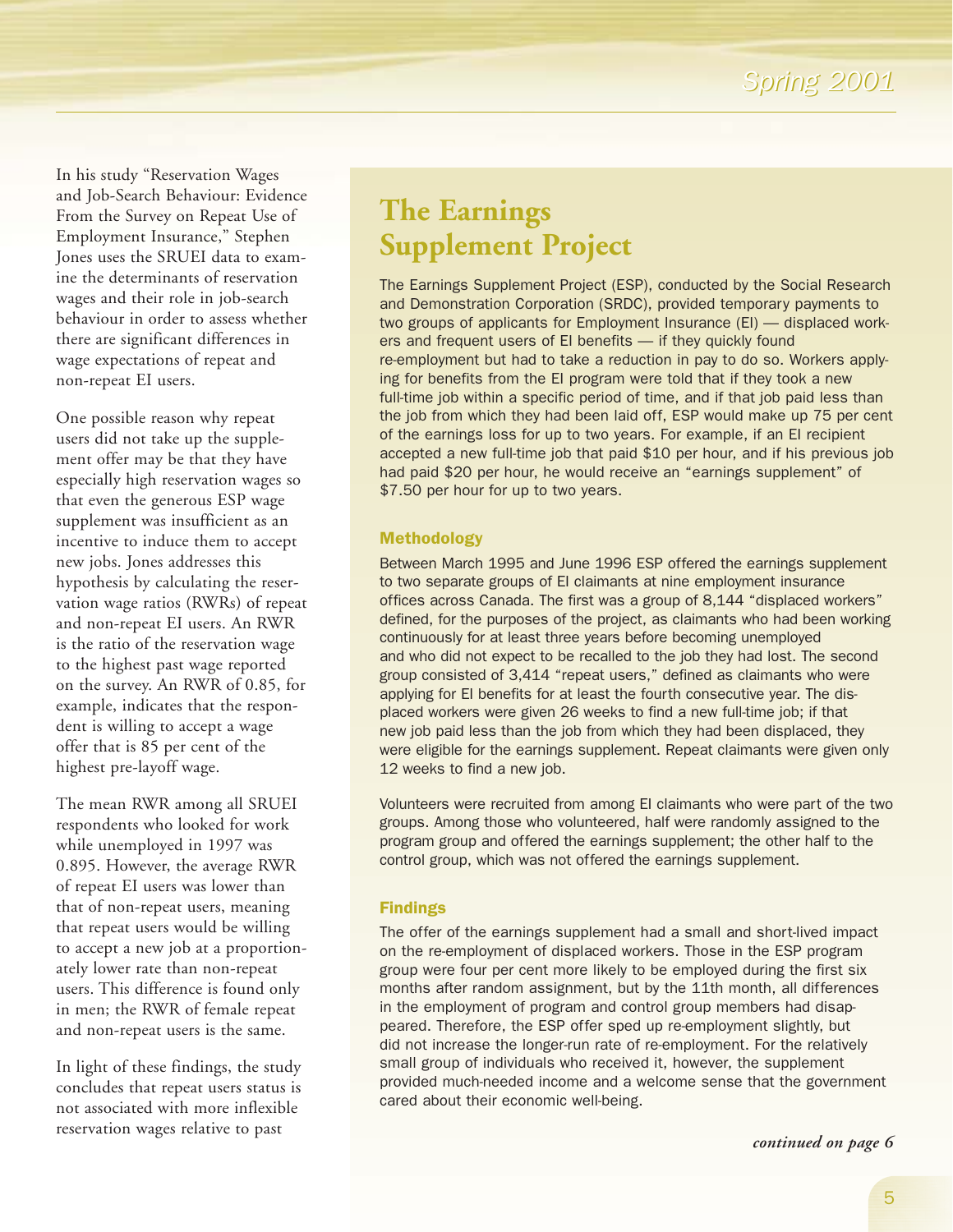#### *continued from page 5*

<span id="page-5-0"></span>The results of the repeat EI users component of ESP were more disappointing. Only a relatively small proportion of repeat users of EI were even interested in volunteering for the demonstration and, of those who volunteered and were assigned to the treatment group, only five per cent ever received a supplement payment. Using administrative data, no significant difference in the subsequent use of EI benefits was found between the program and control groups. ◆

wage levels compared with nonrepeat users.

However, that repeat users may have had lower reservation wage *ratios* than non-repeat users does not imply that the *level* of their reservation wages was lower. A second empirical point highlighted by Jones' work is that repeat EI users in the SRUEI had both higher past wages and higher reservation wages than non-repeat claimants. The average past wage of repeat users was about \$2.20 per hour greater than the average past wage of non-repeat users. The average reservation wage of the repeat users was \$1.62 higher than the average of non-repeat users. That is, even though the reservation wages of

repeat users were higher than those of non-repeat users, their past wages were even higher still, so that RWRs were lower for repeat users.

These two empirical findings that repeat users have similar or lower RWRs but that they have higher reservation and past wages — suggest an interpretation for the ESP repeat user experiment. The idea was to induce repeat users to take off-season jobs or year-round jobs. But if repeat users had high wages in the jobs that they normally held during the season, and if the only other jobs available to them paid significantly lower wages, then they would not take these new jobs even with the temporary two-year ESP supplement. Perhaps designers

of the repeat user component of ESP thought that the past wages of repeat users were lower, and their prospects of recall less certain, than they actually were.

The study raises an important question in understanding the repeat use of EI. Is the reservation wage ratio for repeat users realistic given the job market prospects they are facing? Although repeat users are willing to accept jobs that pay 90 per cent of their pre-layoff wages, there may be no such jobs available.

"Reservation Wages and Job-Search Behaviour: Evidence From the Survey on Repeat Use of Employment Insurance" is contained in *Essays on the Repeat Use of Unemployment Insurance*, a volume of essays based on the SRUEI data and published by SRDC. A companion volume, *The Frequent Use of Unemployment Insuranc*e, presents a descriptive analysis of the responses to the SRUEI. ◆

## Repeat EI Users — A Complex Reality

The Employment Insurance (EI) system is a cornerstone of Canada's income security policies. The main aim of the program is to provide financial assistance to workers who are temporarily unemployed and thereby help them rejoin the labour force.

Over the last few years, several studies have highlighted the perverse effects of a program that tends, in the view of certain analysts, to subsidize firms and workers who deliberately engage in a practice of temporary layoffs

instead of providing insurance against the risks associated with unexpected periods of unemployment. According to a recent survey about frequent EI use, half the individuals receiving EI benefits in 1996 were repeat users.

When the federal government created the Employment Insurance program in 1996 (replacing the previous Unemployment Insurance program), one of its objectives was specifically to limit frequent and systematic recourse to EI benefits. For example, introduction of the "intensity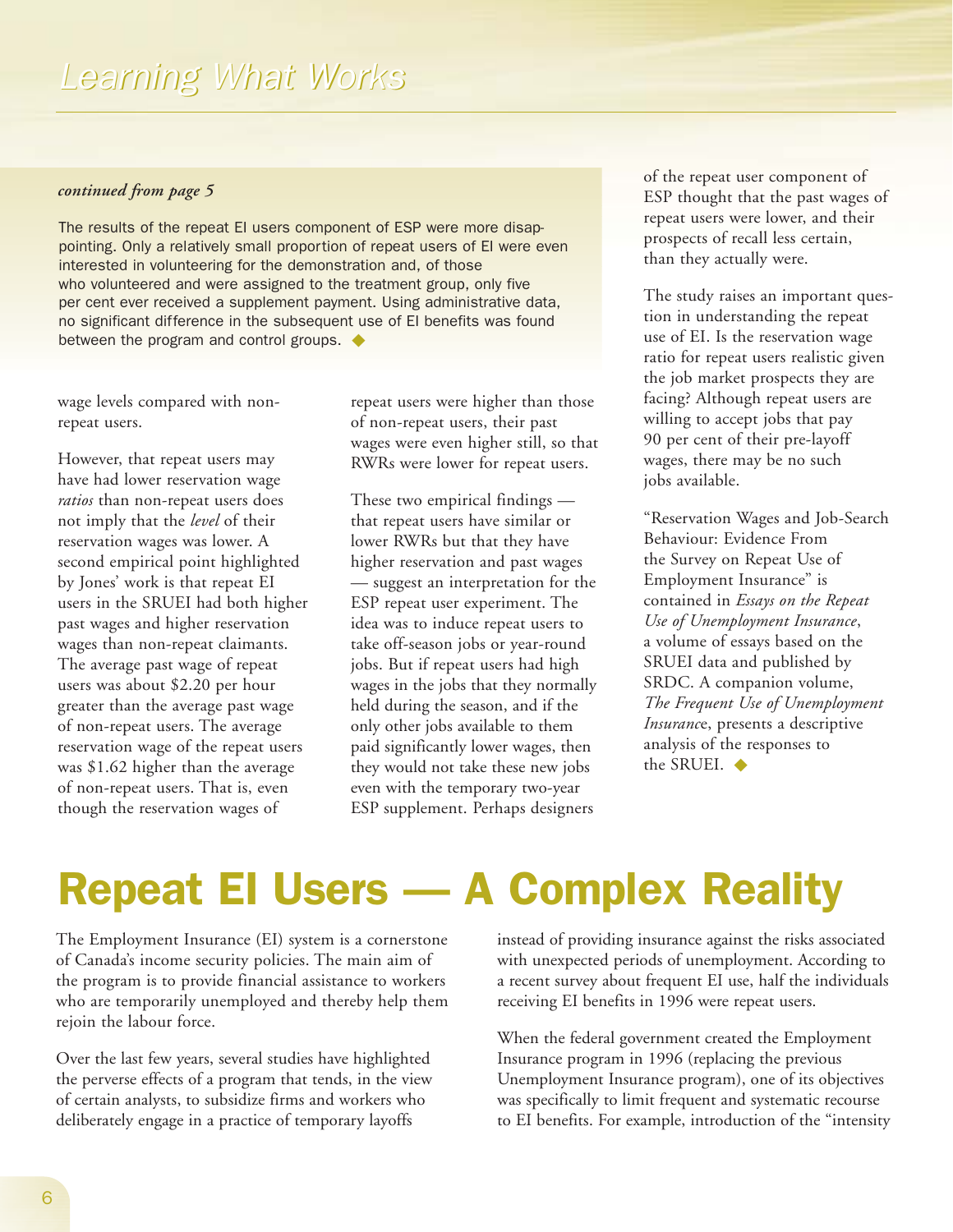*Over the period 1992 to 1997, 42 per cent of the women and 52 per cent of the men who received EI benefits made at least three claims.*

rule" had the effect of lowering the benefit rate for frequent claimants in order to reduce long-term dependence on the EI system. It is still too early to assess the impact of the intensity rule on worker behaviour and, in fact, one of the objectives of the government's Bill C-2 to amend the *Employment Insurance Act* is to abolish the rule. Therefore, a better understanding of the characteristics of EI claimants is essential to any in-depth analysis of the public policy issues involved in providing assistance to workers facing difficult employment challenges.

In a study commissioned by the Social Research and Demonstration Corporation (SRDC), entitled "A Typology Analysis of the Users of Canada's Unemployment Insurance System: Incidence and Seasonality Measures," David Gray and Arthur Sweetman show that the conventional typology of two categories of EI users — frequent and occasional claimants — is an oversimplification. In reality, there are many different interactions between claimant work history and EI use, and this heterogeneity makes the task of analyzing which reform options would best meet the needs of vulnerable workers even more complex.

Published in the SRDC's *Essays on the Repeat Use of Unemployment Insurance,* the Gray and Sweetman study makes use of the longitudinal administrative file of Human Resources Development Canada data with insight and originality. These data document EI claims from 1992 to 1997 that were made by workers receiving benefits in 1996.

The two-part study contributes fresh insight into the EI usage pattern from 1992 to 1997. The first part of the study consists of an in-depth analysis of repeat use of the program, not only in terms of the number of benefit claims during the period, but also in terms of the duration and amounts of the benefits involved. The second part consists of an exhaustive typological analysis of claimants in which nine different categories of claimants are derived from the same three program use incidence measures.

Gray and Sweetman's first analysis finds that, based at least on the period under study, repeat use of EI is certainly not an isolated phenomenon — 32 per cent of female users and 39 per cent of male users made more than four regular claims, and 42 per cent of the women and 52 per cent of the men made at least three claims. Naturally, repeat claims for non-regular benefits (such as maternity, parental, sickness, or training) were not as frequent as those for regular benefits. In addition, benefit periods for male claimants were generally longer than those for women and the amounts of their benefits were also much higher.

The authors' second analysis presents a typology of EI system users that clearly reflects a heterogeneous pattern of interactions between claimant work history and use of the EI system. Occasional users were broken down into two categories: "classic-displaced" and "twice-unlucky." The first group consisted of claimants who had made only one benefit claim during the six-year period from 1992 to 1997. They had been dismissed from jobs in which they had been working for a considerable period of time and generally maintained very close contact with the labour market. The second group was very similar to the first, except that they had been dismissed twice during the six-year period.

Repeat users were broken down into six categories based on their EI history: "perpetual" (those who had maintained active claims for more than 90 per cent of the time during the six years), "strictly seasonal," "mostly seasonal," "frequent but non-seasonal" (those who had submitted claims in each of the six years, but not at the same time of year), "mostly frequent but non-seasonal," and "other frequent" users (a residual category for users who do not meet the criteria for any of the eight other groups). The authors also recognized a separate "relatively new entrant" category for workers who had only recently entered the labour force.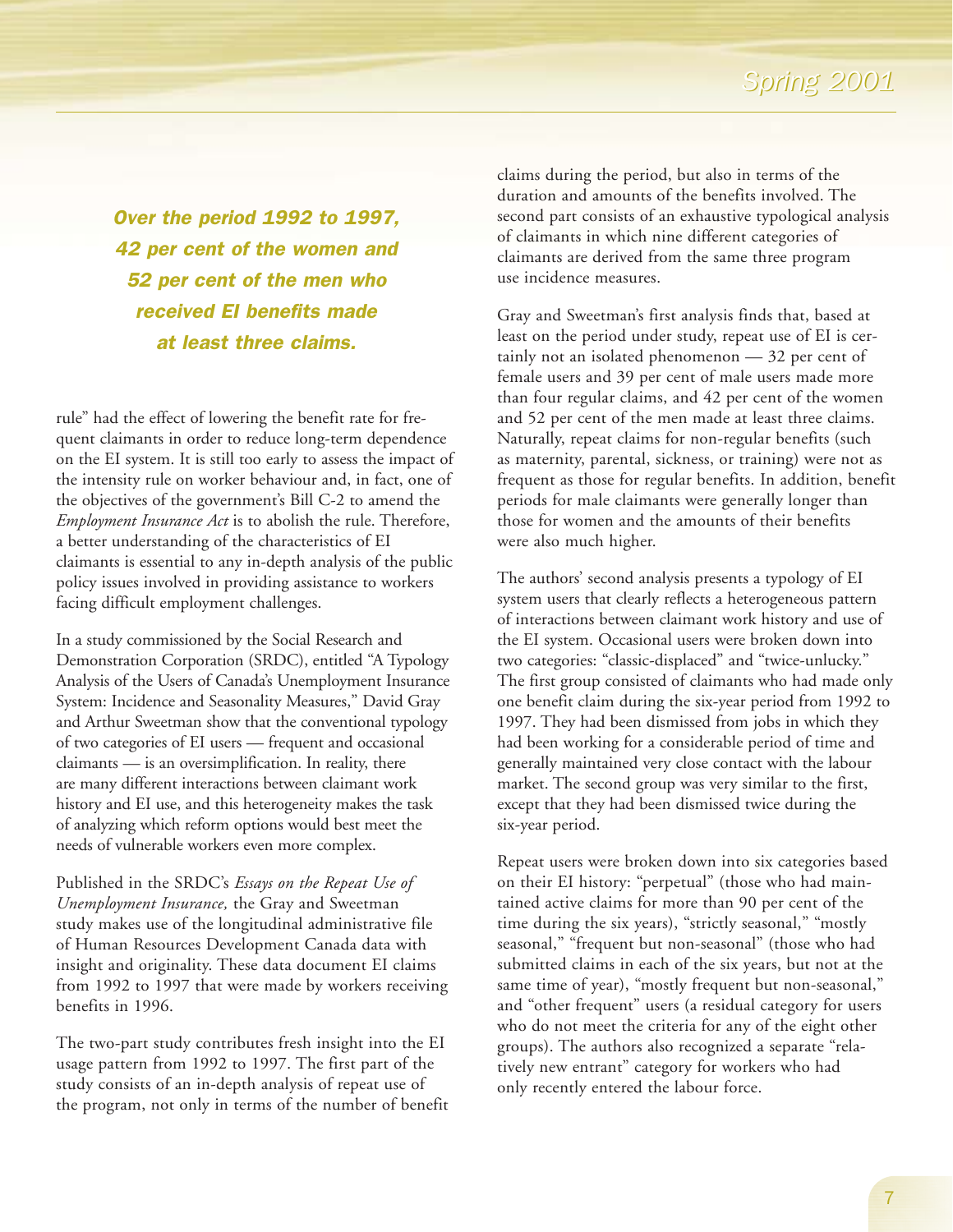## *Learning What Works Learning What Works*

## **Typology of Canadian Employment Insurance Claimants, 1992–1997**

| <b>User Type</b>                         | <b>Characteristics</b>                                                                                                                                                                                          | <b>Proportion of all El users (%)</b> |             |
|------------------------------------------|-----------------------------------------------------------------------------------------------------------------------------------------------------------------------------------------------------------------|---------------------------------------|-------------|
|                                          |                                                                                                                                                                                                                 | <b>Female</b>                         | <b>Male</b> |
| <b>Occasional</b>                        |                                                                                                                                                                                                                 |                                       |             |
| 1. Classic-displaced                     | • Only one El claim in six years<br>• Dismissed from a relatively permanent job and<br>maintaining very close contact with the labour market                                                                    | 14.1                                  | 9.8         |
| 2. Twice-unlucky                         | • Two El claims in six years<br>• Maintaining very close contact with the labour<br>market but being unlucky enough to be dismissed<br>from two jobs in six years                                               | 19.0                                  | 13.7        |
| <b>Frequent</b>                          |                                                                                                                                                                                                                 |                                       |             |
| 3. Perpetual                             | • Maintained an active claim for more than 90 per cent<br>of the time in six years<br>• Performed short-term jobs, often while still maintaining<br>an active El claim                                          | 3.5                                   | 5.5         |
| 4. Seasonal                              | • An El claim in each of the six years, submitted<br>during the same eight-week period of the year<br>• Temporarily laid off from work and maintaining<br>close contact with the labour market                  | 6.3                                   | 4.1         |
| 5. Mostly seasonal                       | • An El claim in four or five of the six years, submitted<br>during the same eight-week period of the year<br>• Laid off temporarily and maintaining quite a close<br>contact with the labour market            | 10.5                                  | 10.8        |
| 6. Frequent but<br>non-seasonal          | • An El claim in each of the six years but with no<br>seasonal claim pattern<br>• Low-paying, unstable employment with little job security<br>and/or frequent, foreseeable, and recurrent interruptions         | 2.4                                   | 3.4         |
| 7. Mostly frequent but<br>non-seasonal   | • An El claim in four or five of the six years but with<br>no seasonal claim pattern<br>• Low-paying, unstable employment with little job security<br>and/or frequent, foreseeable, and recurrent interruptions | 12.8                                  | 19.0        |
| 8. Other frequent                        | • Catch-all category for all other repeat users                                                                                                                                                                 | 20.3                                  | 20.4        |
| <b>Other</b>                             |                                                                                                                                                                                                                 |                                       |             |
| 9. New entrants into<br>the labour force | . With less than five years' work experience when El<br>claim submitted in 1996                                                                                                                                 | 10.9                                  | 13.2        |
| <b>Total</b>                             |                                                                                                                                                                                                                 | 100                                   | <b>100</b>  |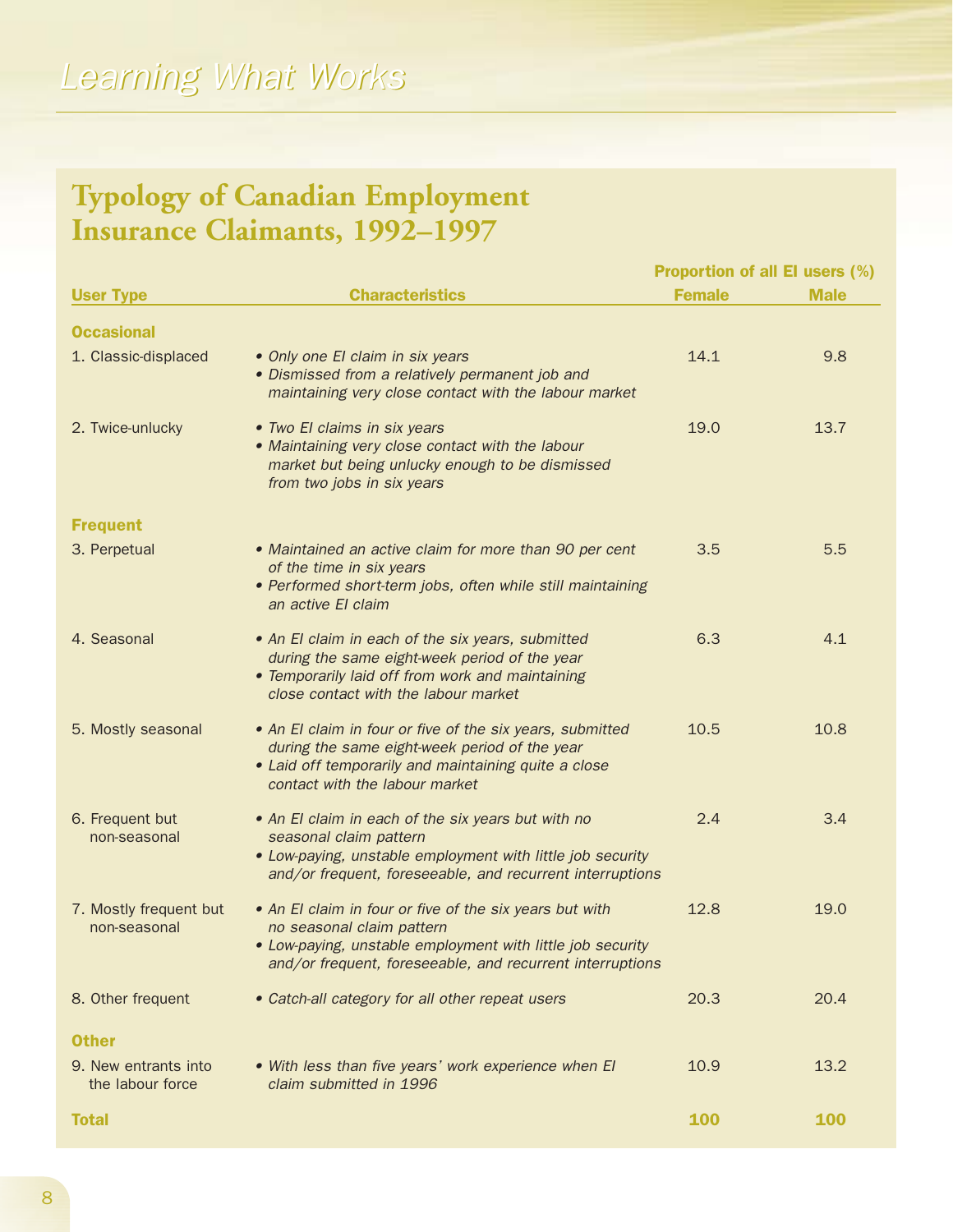<span id="page-8-0"></span>The statistical profile of each of these categories clearly shows that repeat EI users do not conform to a single, uniform pattern. For instance, it turns out that there are relatively few seasonal workers (i.e. those who work for the same months each year for the same employer and who receive EI benefits during the other months of the year). Many repeat users are definitely non-seasonal with very unstable, piecemeal, and often unpredictable employment patterns. Some of these tend to combine a number of jobs for short, intermittent periods and thereby become eligible for EI benefits. Such frequent but non-seasonal users represented approximately 15 per cent of female claimants and 22 per cent of male claimants during the 1992–1997 period.

"Classic-displaced" workers represented 14.1 per cent of female claimants and 9.8 per cent of male claimants. These proportions are relatively low when considering that the EI program was originally conceived to meet the needs of this category of worker, which typically maintains close contact with the labour market while dealing with the challenge of unemployment.

Gray and Sweetman's study provides new insight into the work history patterns of workers who use the EI system. The complexity of the "EI-dependence" phenomenon and the diversity of individual circumstances revealed by their study will certainly make experts think twice before making any specific recommendations concerning income security policy. ◆

## Will You Marry Me?

## *Can an Earnings Supplement Affect the Marital Behaviour of Welfare Recipients?*

Social assistance is commonly blamed for discouraging marriage and encouraging divorce because eligibility requirements often penalize individuals financially who are married or live in common-law relationships. But what if social assistance recipients were offered the opportunity to leave welfare and become self-sufficient? Would their marriage behaviour change?

The Self-Sufficiency Project (SSP) tested a program to "make work pay" by offering a generous earnings supplement to single parents about 95 per cent of whom were women — who found full-time employment within a year of being randomly assigned to the program group. The earnings supplement

lasted for three years and was not affected by subsequent changes in recipients' family composition.

In a newly published working paper from the Social Research and Demonstration Corporation, Kristen Harknett and Lisa A. Gennetian examine the effect SSP had on marriage. (The authors note that "marriage" is broadly construed as legal marriage or common-law marriage because common-law marriages in Canada entail similar rights and responsibilities to legal marriages, and are treated similarly by the social assistance system.) SSP provides a unique opportunity to study how an improvement in economic circumstances can affect the marriage behaviour of welfare recipients. One interesting feature

of the project is that it was run in two geographically and culturally diverse regions — British Columbia and New Brunswick.

Understanding if and how policies affect marriage behaviour is important for several reasons. There is some evidence to suggest that children in one-parent families are disadvantaged on a broad array of outcomes compared with those in two-parent families. Part of this difference results from greater poverty among one-parent families. Thus, children may benefit from policies that simultaneously increase a family's self-sufficiency by increasing employment and earnings, and increase likelihood of marriage, particularly among biological parents.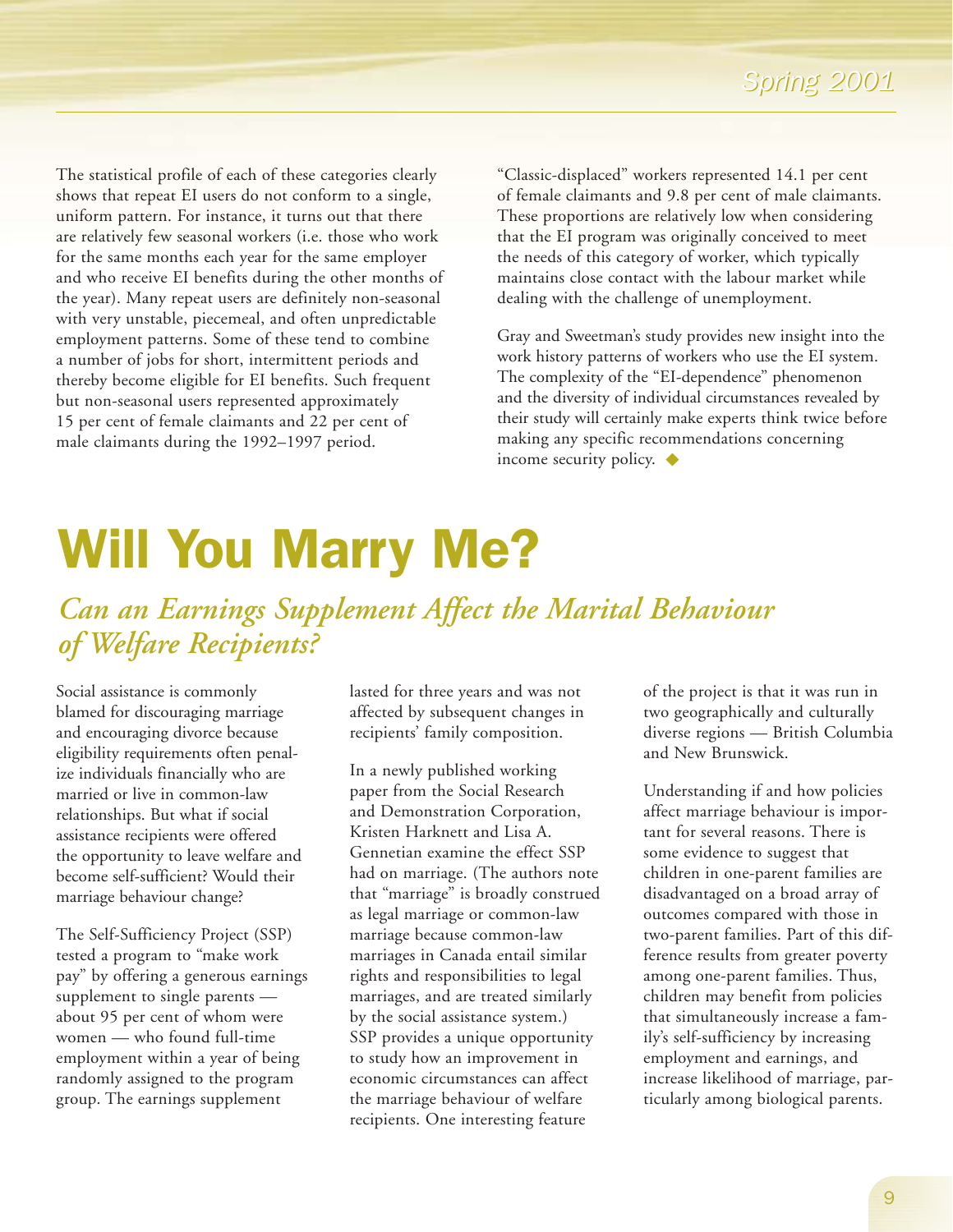Policies that facilitate a desired marriage or enhance marital stability may also facilitate long-term independence from public assistance. Remarriage is the most common route to recovery from the decline in standard of living that women and children face after divorce, and is also a common way off of social assistance.

### SSP produced an ambiguous marriage effect

In *How an Earnings Supplement Can Affect the Marital Behaviour of Welfare Recipients: Evidence From the Self-Sufficiency Project*, the researchers suggest that there are several ways SSP could affect women's marriage decisions. With increased economic opportunities, women may choose to delay but not to forego marriage. SSP could also increase marriage rates as an indirect effect of increasing employment and income. Employment could increase marriage by exposing women to new social networks through work or by increasing their appeal to prospective spouses. Extra money could also facilitate marriage by alleviating financial stress in a relationship. On the other hand, women's employment might result in increased marital friction.

As it turns out, SSP has both a positive and a negative effect on the incidence of marriage. In British Columbia SSP decreased the probability of respondents marrying during the first three years of the program by almost three percentage points, an 18 per cent decrease relative to the control group. In contrast, in New Brunswick SSP increased the probability of respondents marrying by almost four percentage points, a 20 per cent increase compared with the control group.

The researchers conclude that the opposite direction of the marriage effect in each province does not appear to be related to differences between the provinces in SSP impacts on employment and income. Nor does the difference seem to result from any observable differences in the characteristics of sample members in both provinces. The authors suggest that unobserved characteristics, such as the local marriage markets and culture, play a role in explaining the disparateness in marital impact. The area of New Brunswick where SSP was tested has a much larger proportion of Catholics and rural residents, while the British Columbia test region is primarily Protestant and urban. The larger concentration of Catholics and rural residents in New Brunswick may be associated with more traditional marital values.

Although the overall rate of marriage is similar in the two provinces, the mean age at marriage is one year younger in New Brunswick than in British Columbia. Furthermore, comparing the rate of marriage for the control groups of the two provinces shows that marriage is much more common in the New Brunswick sample than in the British Columbia sample in spite of the fact that the British Columbia



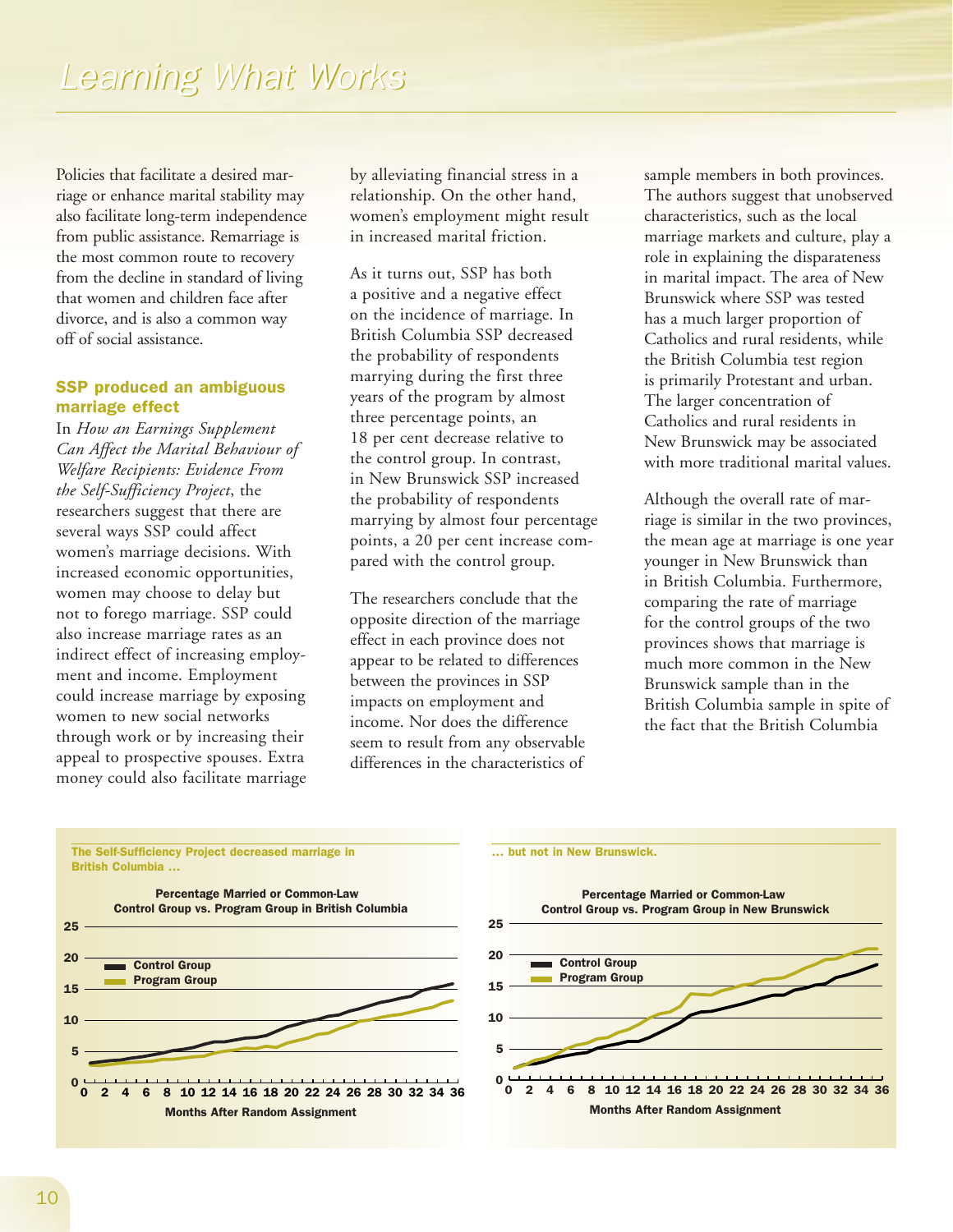economy is stronger and the pool of employed males is probably larger.

### <span id="page-10-0"></span>Marriage effect is not predictable

What are the policy implications of these results? Since the SSP program did not penalize marriage, one might regard the earnings supplement as allowing women greater freedom to choose whether or not to marry. The earnings supplement is like a large raise in salary and is completely portable — the additional income can be enjoyed regardless of changes in household composition.

Yet, the report's findings suggest that the supplement's effect on marriage is not clearly predictable. In New Brunswick, where the demand or "taste" for marriage may be greater, the program enabled more women to marry. In British Columbia, where the taste for autonomy, at least in the short term, may be greater, the program enabled more women to remain single. Indeed, there is qualitative evidence that SSP allowed women in British Columbia to leave abusive relationships.

It is still possible that a longer-term follow-up of the marriage rate will

not show significant differences between participants in the program and control groups, especially after the three-year SSP supplement period has ended. British Columbia program group members may be choosing to postpone rather than forego marriage in order to wait for a better opportunity. Conversely, in New Brunswick SSP may be causing people to marry sooner than they otherwise would have. Additional data that will be available in the near future will be used to further examine how SSP affects marriage. ◆

# Breaking Down Employment Barriers for Disadvantaged Youth

Many out-of-work, out-of-school youth face almost insurmountable barriers in connecting to the world of work. A number of projects have been set up that use real-life work situations as a way of reconnecting these young people with society and giving them a bridge to employment. The Social Research and Demonstration Corporation (SRDC) has published the results of a case study of two pioneering programs for street youth in Vancouver — *BladeRunners and Picasso Café: A Case Study Evaluation of Two Work-Based*

*Training Programs for Disadvantaged Youth*, by Sheila Currie, Kelly Foley, Saul Schwartz, and Musu Taylor-Lewis.

## Some youth are being left behind

Despite high levels of joblessness relative to older Canadians, youth unemployment has been rapidly declining in recent years. In 2000 the unemployment rate for youth was 12.6 per cent — almost double the national average, but over four percentage points lower than it was in 1996. This apparent improvement in

the overall employment prospects of young people masks deep variations in the opportunities available to individuals within this population.

High youth unemployment rates are driven by the portion of young Canadians with low levels of education. In 1998 the unemployment rate for young Canadians with a university degree was 8.9 per cent, only about one half of a percentage point higher than the national average. Yet among young people with only a high school diploma, the unemployment rate was 14 per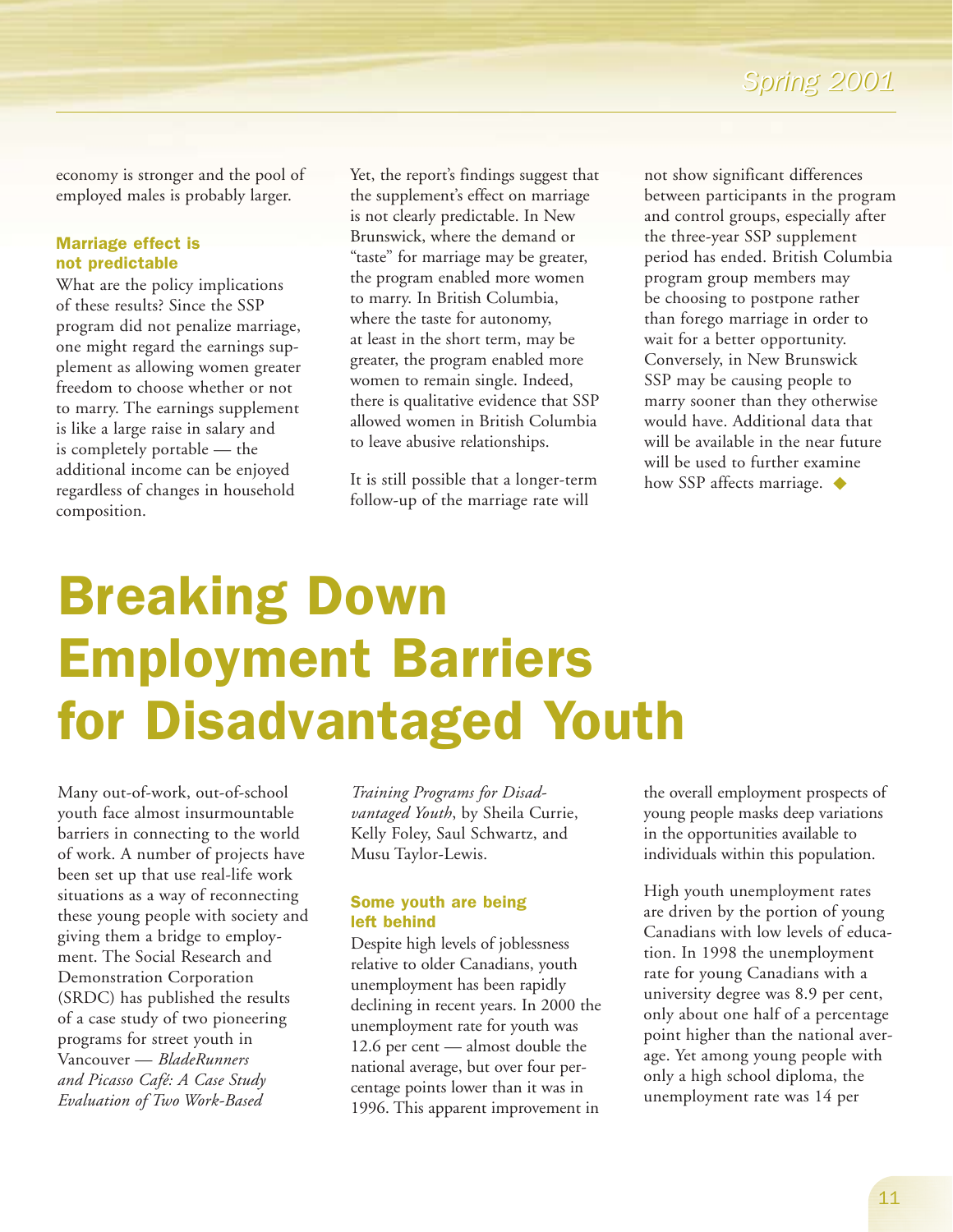cent; and for youth with less than eight years of education, the rate is over 25 per cent.

For many of these unemployed youth, low levels of education correspond with low levels of literacy and numeracy. Such youth often have inadequate skills and experience to compete in labour markets that increasingly require advanced training. Changes in the level of education required by employers have meant that some youth are being left behind. Indeed, in 1997, 1 in 10 young people aged 15–19 was out-of-school and out-of-work.

#### Defining "success" poses a challenge

Over the last two years, the Canadian government has devoted almost half a billion dollars to its flagship program, the Youth Employment Strategy (YES), which supports various initiatives to improve youth employment in Canada.

Unfortunately, it is not clear what, if anything, "works" for out-of-school, out-of-work youth. Evidence from large-scale evaluations in the United States has produced discouraging results. The best known of these evaluations — the National *Job Training Partnership Act* (JTPA) study — used random assignment experimental techniques to evaluate the collection of programs that were funded by JTPA. According to the evaluation, JTPA had no effect on participants' wages and no effect on earnings or receipt of social assistance. In Canada no strong evidence has yet been produced by any YES evaluation.

Despite these bleak results, and similarly poor results from other evaluations, some researchers and practitioners continue to believe that some things *do* work for outof-school, out-of-work youth. Yet discovering how to design a program that can have an impact on young people's lives remains a challenge. Part of the difficulty lies in defining and measuring "success" for disadvantaged youth.

Fundamentally, success ought to be defined over the long-term over the life of the individuals involved — but this is often not possible in an evaluation. The traditional means of defining success using short-run outcome measures, such as high school completion or employment rates, have not proven to be informative for employment programs aimed at troubled youth.

Disadvantaged youth typically do not follow a straight path from being out-of-work, out-of-school to being a stable worker earning a living wage. Often they have experienced or are experiencing emotional and physical abuse, drug and alcohol addiction, failure in school, and involvement with the criminal justice system. Consequently, they must take intermediate steps before they are job-ready. Disadvantaged youth tend to follow a "two-steps forward, one-step backward" path as they move into the labour market. Snapshot attempts to describe their progress toward their ultimate goals are often inadequate.

*For many of these unemployed youth, low levels of education correspond with low levels of literacy and numeracy. Such youth often have inadequate skills and experience to compete in labour markets that increasingly require advanced training.*

## SRDC's youth programs evaluation study

In 1998, SRDC embarked on a study of two work-based employment programs for out-of-school, out-of-work youth — BladeRunners and Picasso Café. This research was supported by Human Resources Development Canada, the British Columbia Ministry of Community Development, Co-operatives and Volunteers, the National Literacy Secretariat, and the ARCO Foundation. Given the number of individuals to be observed and the relatively short time period during which the research would be undertaken, a case study approach was determined to be the best available means to understand how the programs were contributing to the young people's lives.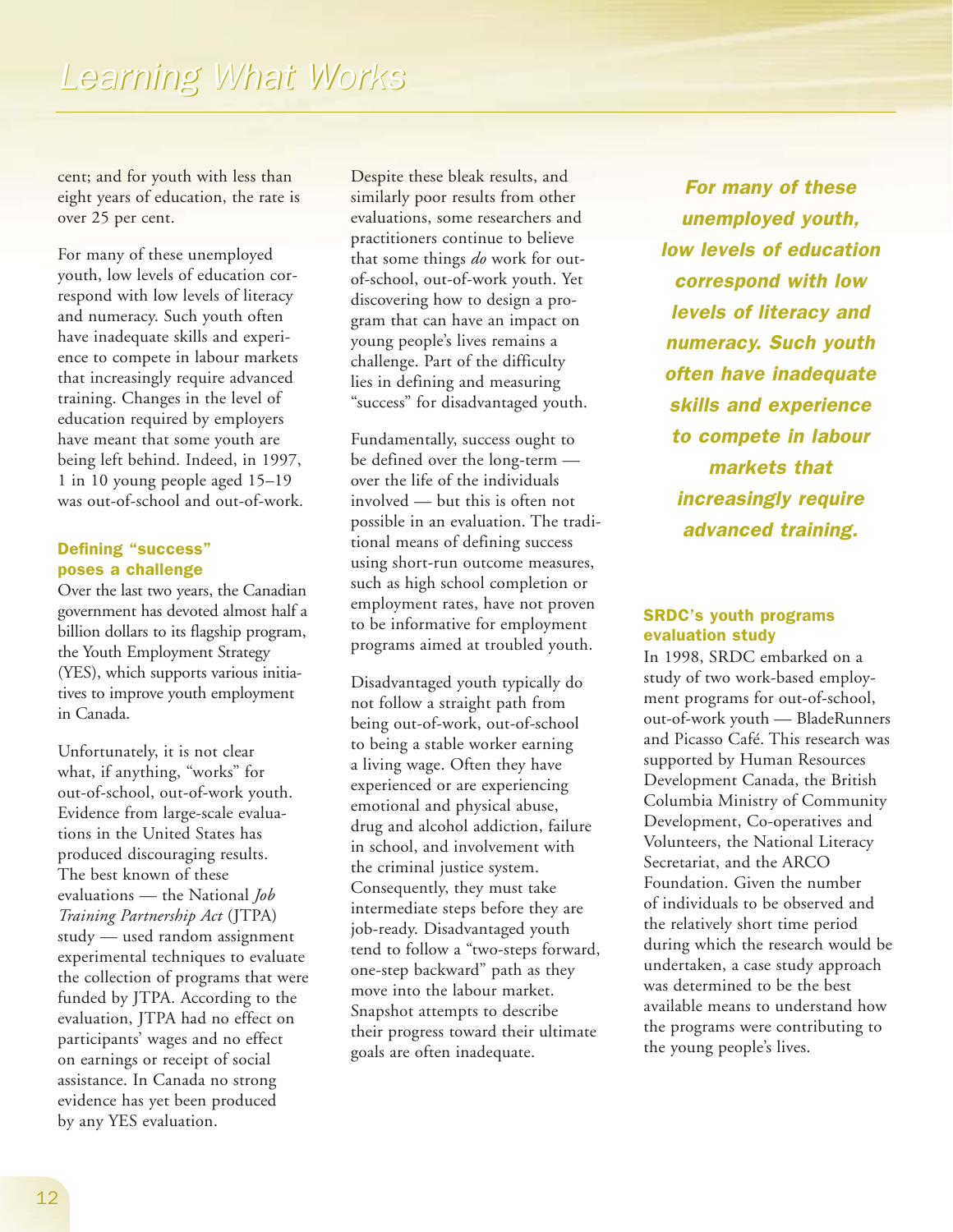BladeRunners and Picasso Café were selected for study because they both seemed to possess some of the programmatic characteristics that were associated in the literature with programs that might make a difference — a focus on handson-training, mentoring or adult support, and access to a broad array of support services.

BladeRunners provides disadvantaged youth with an opportunity to gain experience and training in construction and related trades. The youth interact with BladeRunners coordinators (who provide intense one-on-one mentoring) while participating in classroom and on-site training. A large part of the program includes placement on construction sites, where participants work for wages that are substantially higher than the minimum wage. Employers receive subsidies from the government that they pass on to participants. The ultimate goal of the program is for a BladeRunner to be indentured as an apprentice in a building trade.

Picasso Café also provides training and work experience for disadvantaged youth; however, in this program the training is provided in the food service industry. Students at Picasso Café can specialize in food preparation or service as they earn credits toward certificates from Vancouver Community College. Because all of the students are social assistance recipients when they begin the program they receive a

small supplement to their welfare benefits. Picasso Café is unique in that the students undergo training while working in a restaurant open to the public. Although most of the training occurs in the Picasso Café, upon completion of the program students are placed in external restaurants for additional experience and potentially to obtain permanent employment.

## *Intensive mentoring seems to be the crucial element for program success.*

After extensive conversations and focus groups with participants, program staff, and organizations that employ program participants, the SRDC researchers identified some salient themes that help describe how these programs operate and how they might affect young people's lives. They found that the key factors shaping the programs fell within the areas of program participation and content, program management and structure, and relationships with the external community.

Not all potential participants are ideal candidates for the programs evaluated. It seems important for programs to engage in some kind of meaningful screening process to determine whether participants have reached a point of psychological "readiness." Even after having demonstrated some readiness, youth continue to need support in the programs.

As suggested by the literature, intensive mentoring seems to be the crucial element for program success. BladeRunners participants and staff described how co-ordinators formed one-on-one, trusting, and meaningful relationships with the participants. These relationships were as valuable to the staff as they were to the young people and appear to be a promising means of providing youth with the guidance they need.

Being able to determine whether a program can have a lasting and positive effect on the lives of young people is the ultimate goal of research into this area. And while comparatively little is understood about the impact of these programs on youth, the BladeRunners and Picasso Café study has provided valuable information about how employment programs for street youth operate and, perhaps, taken policy-makers a step closer to a definitive answer to the question of what works for street youth. ◆